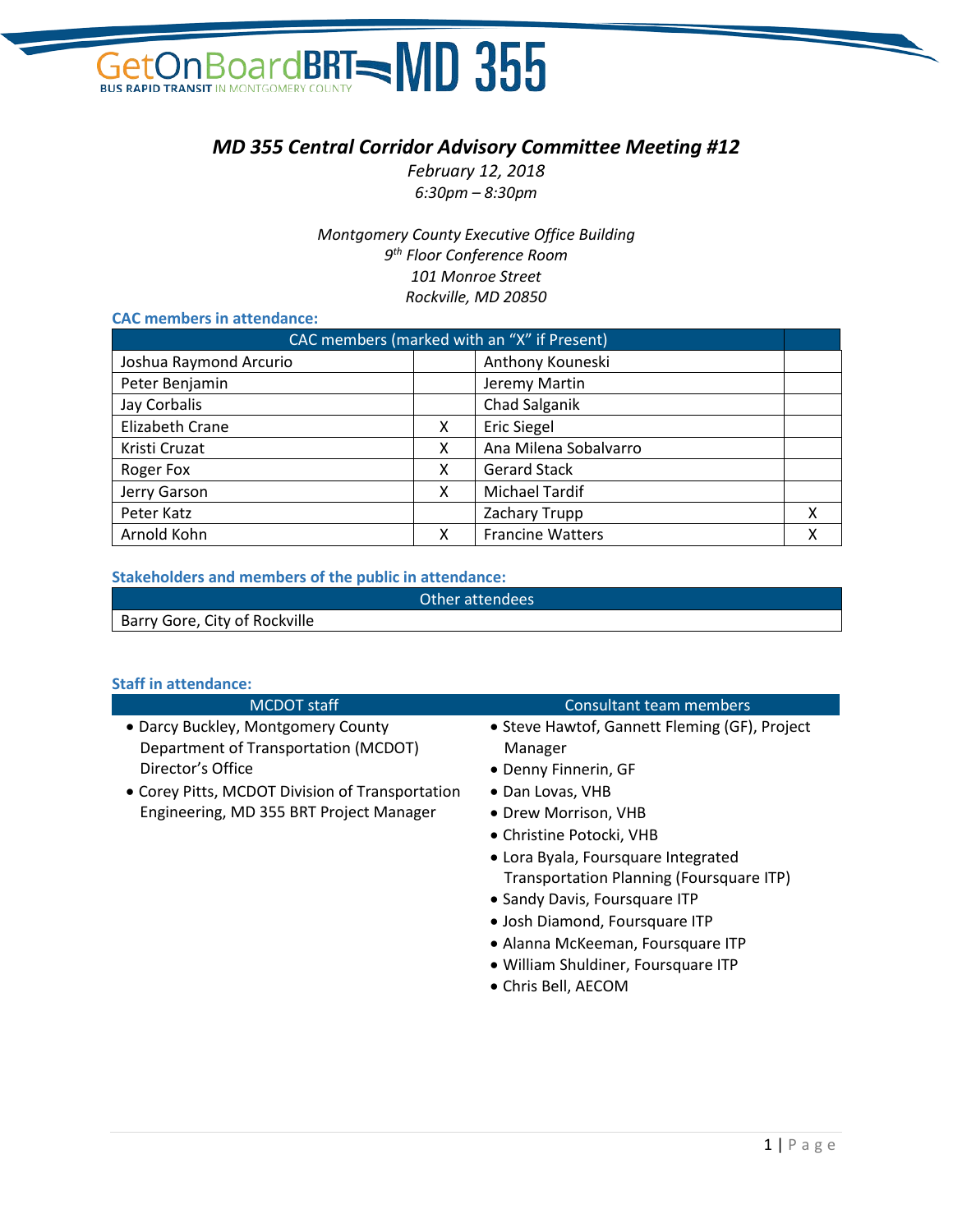# BoardBRT $=$ MD 355

#### **Introductions, Project Update, Overview of Agenda**

Alanna McKeeman, facilitator, and the participants all introduced themselves. Alanna reviewed the ground rules for the CAC meetings. MCDOT staff announced that Corey Pitts, the MD 355 Project Manager would be the new point of contact for CAC members, as Darcy Buckley will be on leave for the next few months. Alanna gave the CAC members an update on the three recent open houses that occurred in January and early February, explaining that there were approximately 170 total attendees and roughly 70 comment cards submitted, which allowed the project staff to gather valuable feedback on the various aspects of the project. She concluded the introduction by informing the CAC members that the next round of open houses for the project would take place in the fall of 2018, but that MCDOT would continue other outreach efforts including stakeholder meetings, pop-up events, and community updates throughout the spring and summer.

#### **Meeting Activity**

Alanna introduced the activity for the meeting. During the activity, CAC members were separated into three groups and each group rotated around the room to visit three stations, which addressed BRT and bus service planning, engineering, and station locations, respectively. Each group visited each station for 25 minutes, where they discussed the respective topics with project staff.

#### **Meeting Activity Feedback**

Upon completion of the activity, Alanna asked one team member from each topical station to provide a summary of the discussions, comments, and questions during all three rotations.

#### **Service Planning Station**

Many of the attendees who discussed service planning agreed that BRT ridership is segmented along the corridor. Many riders in the north ride buses to connect to the Red Line, while those in the south are moving between Metro stations. When riders use existing local buses along the corridor, they are more likely to take the first bus that arrives at the stop, whether it is the 46, the 55, or the 101 (Ride On extRa). CAC members recommended extending Ride On extRa service all day, or at least later in the evenings, to increase ridership. Others added that it is important to ensure that the BRT headways were short enough to keep the service "rapid." Finally, CAC members explained that the signage and maps for the new BRT routes would need to be clear in order to assist the high number of non-local riders, such as tourists, who may use the service.

#### **Engineering Station**

At the engineering station, the project team and CAC members discussed the different alternatives for BRT service, which use a combination of mixed traffic, curb-running, and median-running operations. CAC members discussed how the new Amazon headquarters, if it were to come to White Flint, would affect the BRT service. There were also discussions about the efficiency of the single lane alternative. The groups also discussed potential safety issues caused by jay walkers if the median-running alternative is selected, as well as the opportunity to build a bicycle path along the corridor that is separate from the roadway to reduce safety concerns. Some CAC members pointed out that many vehicles turn left at Strathmore Avenue while traveling southbound on MD 355, which may affect the ability to implement